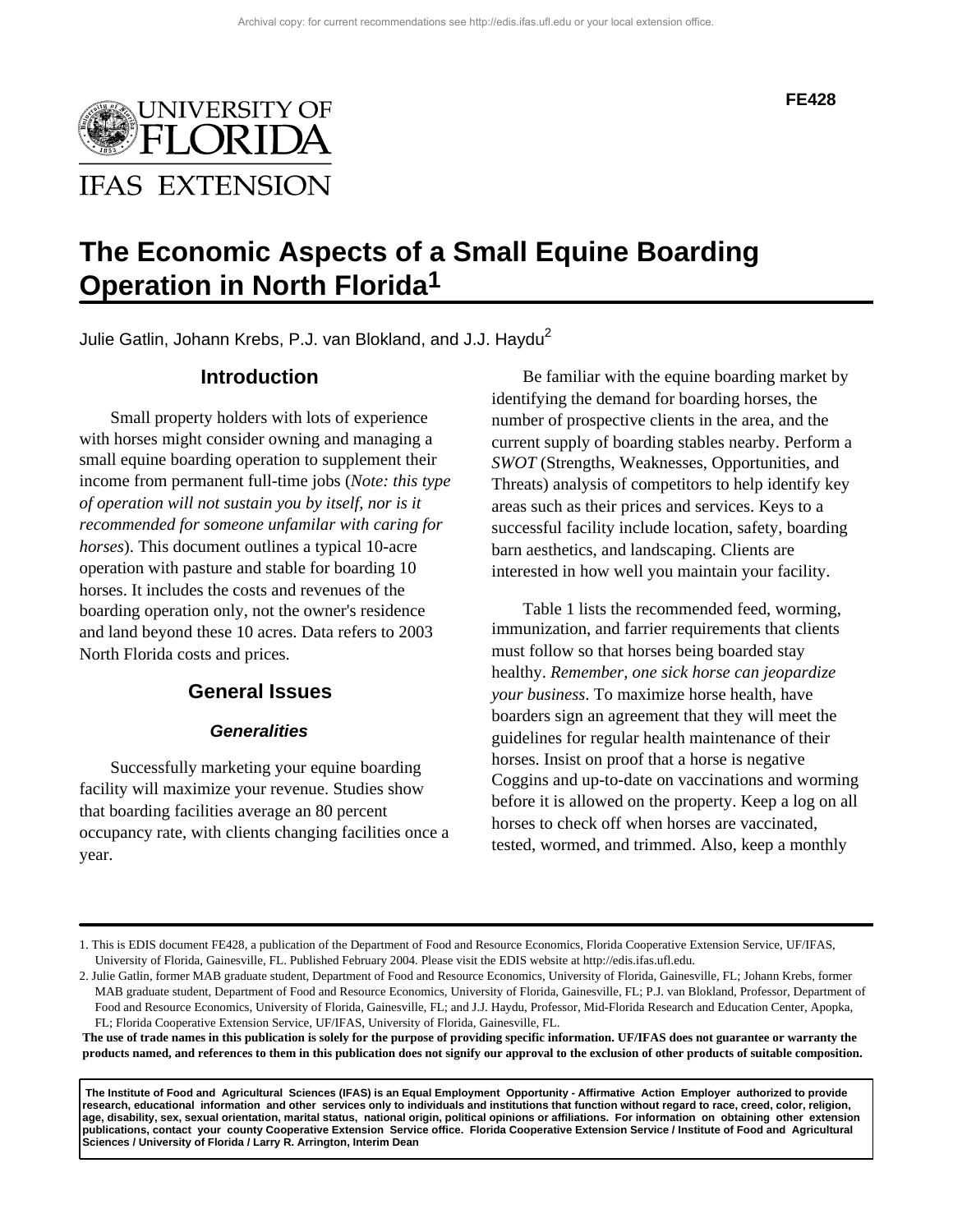record of all body-condition scores and a yearly record to check that their teeth are floated annually.

For owners to limit their liability, equine boarding operations should be set up as corporations so that only the operation's assets will be at risk (van Blokland, 2002). According to the Horse Industry Handbook (1993), you need to be honest with yourself and know your limitations.

### **Zoning**

It is vital to know your county's restrictions, so check the local zoning requirements yourself. This information can be found by calling the county courthouse or looking up the county's website (look under *Codes Enforcement–Zoning*). Each county has its own way of identifying and naming zoned rural areas. Sometimes you can buy any type of zoned land and apply for a "justified" exemption for your boarding facility. Some counties have no areas zoned for boarding stables, but may allow you to petition for a special permit in addition to a development permit for commercial use.

Most counties have restrictions on the number of horses allowed per acre. Many restrict the number to 1 horse per acre, not including the residence area, for up to 10 acres (this restriction is generally dropped for areas larger than ten acres), or they allow horses but have specific community deed restrictions. For example, Marion County is "the horse capital of the world", so its restrictions favor horse operations. It allows up to 4 horses per acre for equine operations with less than 10 acres and lifts restrictions on larger operations.

### **Agricultural Exemptions**

Obtaining an agricultural exemption for an equine business can be challenging because there are no set guidelines. Each county's property appraiser decides the restrictions to be imposed on county land. The property appraiser must identify your business as "good faith, commercial property use". Information on exemptions can be found by calling the county courthouse or looking up the county's website (look under *Property Appraiser*).

The property appraiser generally requires at least five acres, exclusive of any residence, for a property to qualify for a general agricultural exemption. Some counties will not allow an agricultural exemption for equine boarding or training facilities, but many will allow an exemption for broodmares (some boarding facilities add a small broodmare business to their operation). Generally, the rule is 3 broodmares (foaling annually) for every 15 acres, exclusive of the land used by the boarding facility.

### **Investment Costs**

A wide range of costs exists for capital inputs (setting up the business), depending on many variables. The costs listed in Table 2 are typical for year 2003 in north Florida.

#### **Financing Costs**

Contact the agricultural loan departments of banks for financing information. When making the application, it is helpful and informative to bring along an estimate of the capital required and a forecast of annual revenues and expenses. Farm loans for pastureland with a residence, or barn and pasture with a residence, are usually only available for 15 or 20 years (Farm Credit of North Florida, 2002). For our model, we estimated financing at 7.5 percent for 15 years, with a 20 percent down payment.

### **Land Acquisition Costs**

Land prices vary according to location. Land closest to metro areas costs more than rural land. In North Florida, the typical price of land for an equine facility is \$5,000 per acre (based on real estate quotes in 2003). Most horse owners looking at boarding their horses do not want to drive more than 15 miles, and they want suitable riding places nearby. If your operation does not have its own riding facilities, you may want to consider buying near a state park that allows horseback riding or near a horse show/park facility.

When buying land, select land that is high, rolling, and well-drained. Choose land that has sandy loam soil over a limestone base for water-holding capacity. This will minimize fertilizer loss, while keeping pastures green, and will allow proper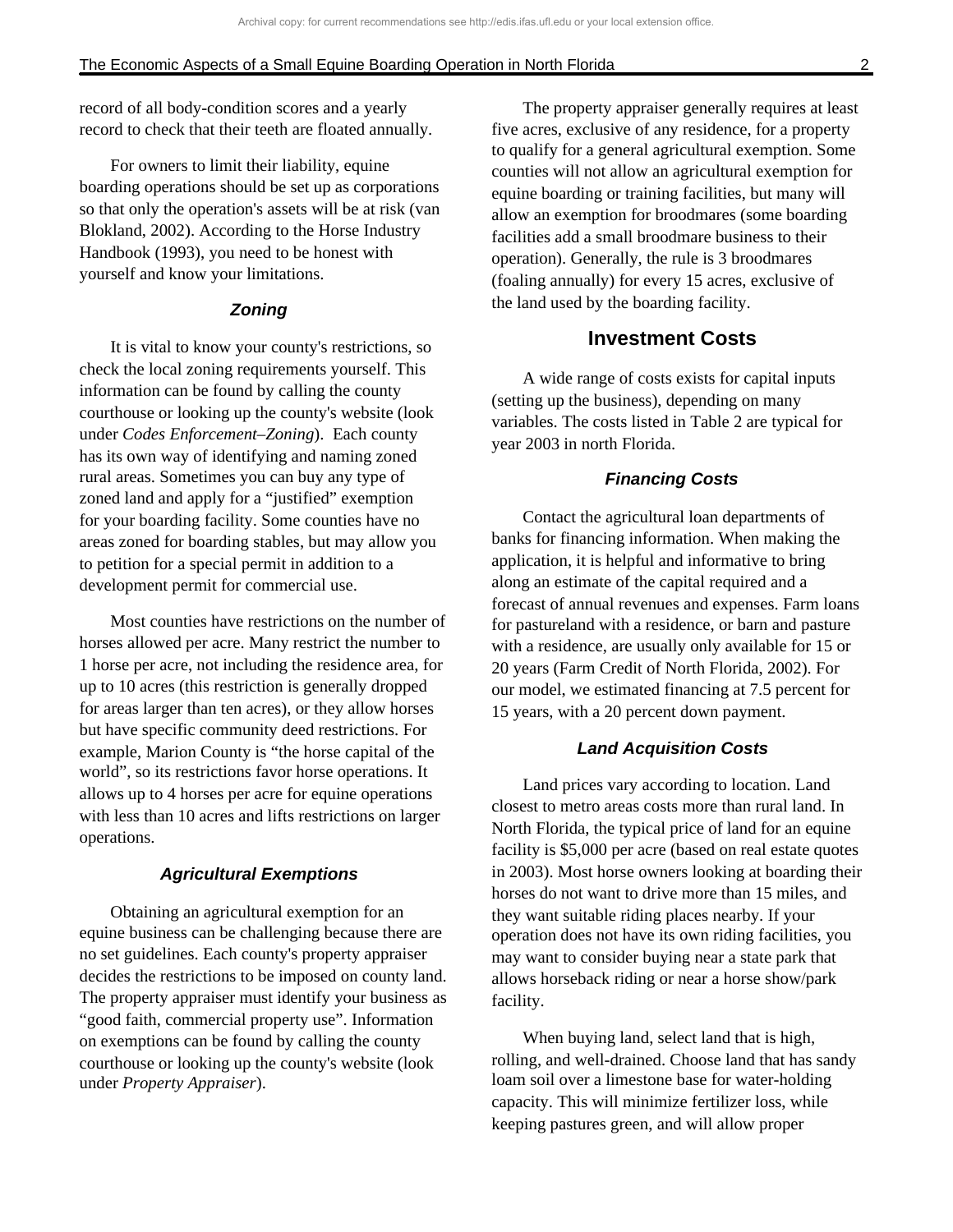drainage away from the barn. Avoid purchasing land with light sugar sand soil, which is not conducive for pasture growth.

Also, purchase land that includes an established Bahiagrass pasture and a pond; otherwise, a pasture will have to be planted and a pond installed. Horses may not be placed on pasture for three months after seeding (assuming adequate rainfall) to ensure growth, and it usually takes two growing seasons for pasture to become established (Chambliss, 2002). Another thing you should consider are trees for shade, but be sure to place fencing around the trees, as the horses will eat and kill any trees within reach.

### **Capital Input Costs**

These are the costs incurred for setting up a home-based business.

### **Fencing and Gating**

Complete peripheral, four-board fencing is recommended for maximum safety; some equine insurance companies require it (based on 2003 prices, four-board fencing costs approximately \$4.50 per foot). Avoid barbwire because it causes serious injury to horses (e.g., cut tendons and stomachs). The pasture should be divided into two or more paddocks with at least a 12-foot lane between them for safety (some horses do not get along, and this will prevent them from hurting each other). You may also want to separate geldings and mares in different pastures. Angling fencing corners is recommended to prevent dominant horses from trapping the other horses into corners. (Safety Note: many injuries happen 30 minutes before feeding time).

The type of gating you use is important. Tubular steel gates are recommended because they minimize risk for the horses. (Based on 2003 prices, a 12-foot tubular steel gate costs approximately \$55). Do not use aluminum gates, which are dangerous to horses because the cross braces in these gates have eight places for a horse to trap one of its feet and aluminum is easily broken.

### **Watering System**

Water is an important nutrient for a horse, with the average horse consuming about 12 gallons per day. Make sure there is plenty of clean, fresh water available at all times. Test the water occasionally to verify that it is the proper quality for horses.

- *Ponds*: A pond is needed not only for drinking, but also for emergencies, such as fire or power outages, when well pumps do not work. (Based on 2003 prices, a quarter-acre pond costs approximately \$4,000.)
- *Wells*: Place wells on high ground and locate them near roads for easy servicing. Do not run any water lines under buildings. Install cut-off valves at strategic locations to facilitate service. (Based on 2003 prices, one well and pump costs approximately \$2,500).
- *Automatic Watering Systems*: Automatic waterers are time-saving devices, which should be connected to wells with PVC pipes. (Based on 2003 prices, a large trough costs \$60, and a float to regulate water level costs \$15, so the total cost of an automatic waterer is \$75.)
- *Septic System*: A septic system is recommended for stables/barns. (Based on 2003 prices, a septic system costs about \$5,000 to install.)

### **Barns and Facilities**

A shedrow barn is the best style of barn for Florida because it provides good ventilation. It should have 12x12-foot horse stalls with sliding doors for safety. Do not skimp on the hardware here—you want these doors to roll easily and to be durable. The barn should also include a feed room, tack room, and bathroom, all with cement floors. The building plan should include easy access from all stalls to the feed room. (Based on 2003 prices, the average cost for building a shedrow barn is \$13 per square foot, so a 10-stall barn with these features would average 4,800 square feet and cost about \$63,000.)

The barn should have a place for nearby convenient parking, with room for a trailer turn-around. Most county zonings usually require buildings to be a certain distance from property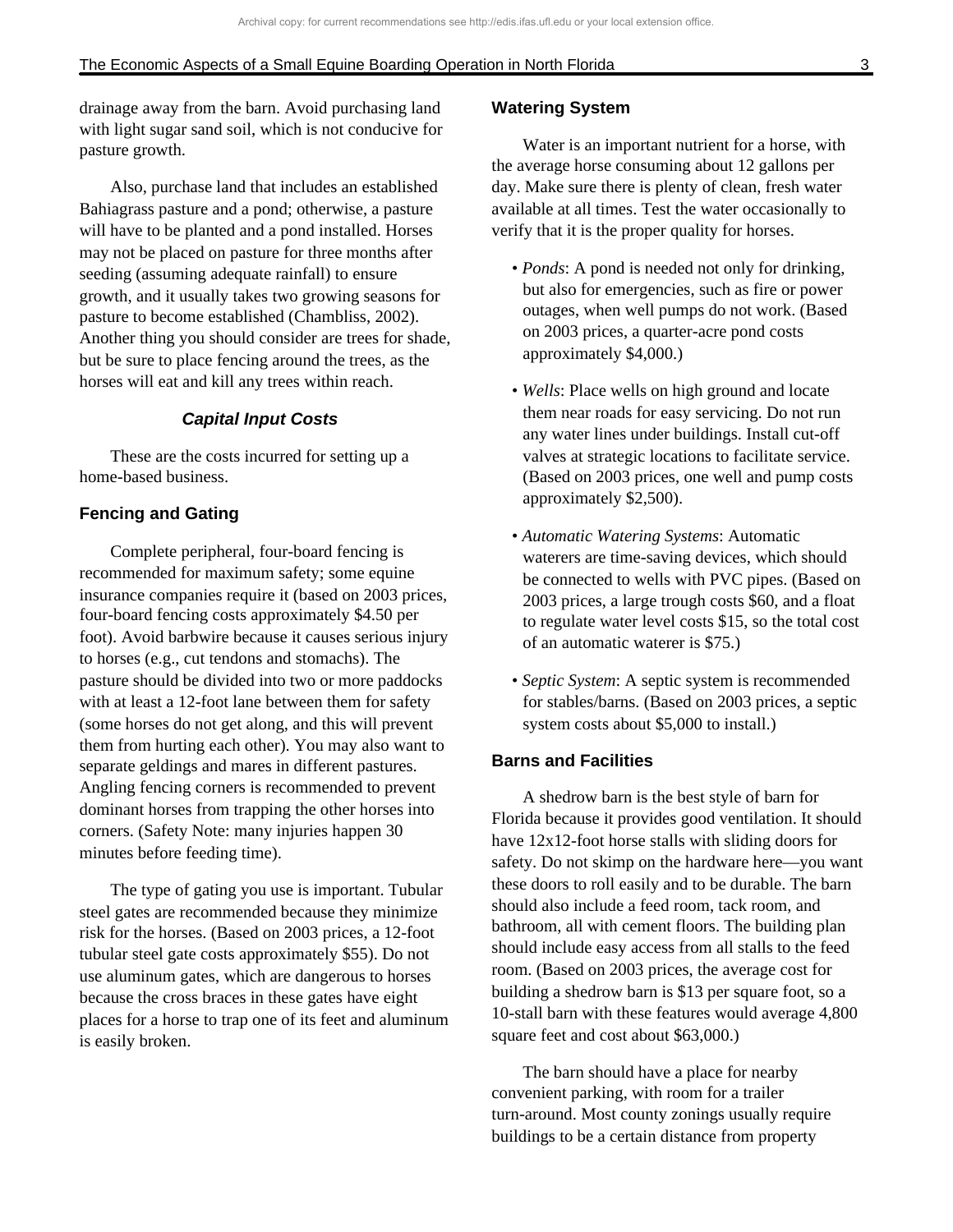boundary lines (100 to 300 feet). It is recommended that barns (and pastures) be located in an area behind the owner's residence for better security.

 Miscellaneous barn expenses include electrical hookups (approximately \$300 for small barns and \$600 for large barns); barn fans (approximately \$250); and work equipment such as shovels, rakes, buckets, fire extinguishers, etc. (approximately \$200 for 5-horse barns and \$400 for 10-horse barns).

The barn should have a fire safety system that includes a ceiling sprinkler system; easily accessible, working fire extinguishers placed every 30 feet inside the barn; smoke and fire alarms; and a monitoring system that will sound the alarm if no one is at the barn. Check all fire safety equipment at least twice a year to make sure it works properly. Also, install a grounded lightning-rod system to protect the barn during electrical storms.

Other barn-related facilities you will need are as follows:

- *Roads*: A paved road may not be necessary. Limerock road prices vary according to length and what type of ground is already there. (Based on 2003 prices, the typical price for 200 feet of a 10-foot wide road built on a 6-inch limerock base would cost \$1,500.)
- *Vehicles*: Owners can use their personal trucks for an equine business (estimated 50 percent business use). For example, the capital expenditure for a \$40,000 truck would be \$20,000. The operation may also want to have horse trailers for transporting horses.
- *Feed Storage Sheds*: These sheds should have a roof and a cement floor with a ventiliation system to keep the feed dry. (Based on 2003 prices, at \$5.00 per square foot, a 200 square foot feed shed would cost \$1,000.)
- *Compost Bins*: These are recommended for recycling horse manure. A compost bin can be built with cinder blocks and cement for approximately \$100. See Composting Horse Manure for more information (Ott, Johnson, and Nordstedt, 2000).
- *Warm-Up/Training Pens*: These pens should measure at least 60 feet in diameter and can be constructed for about \$1,000.
- *Jumps*: Jumps can range in price from \$50 to \$500 each. Some boarders may want to provide their own special jumps, so storage space must be provided for them.
- *Wash Racks*: These should be provided to the boarders. A wash rack is a concrete slab (10x12 feet), with railing around three sides. (Based on 2003 prices, a wash rack would cost about \$400.)

### **Miscellaneous**

- *Office*: You can claim furniture, equipment, and supplies, and perhaps a portion of your home for income tax deductions. For our model, we estimate a \$2,500 initial investment (\$400 for a desk; \$2,000 for a computer; \$50 for a phone; and \$50 for office supplies).
- *Advertising*: This includes advertisements in local newspapers and horse journals, and fliers at local feed stores and horse clubs (estimated cost is \$150).
- *Lawyers and Legal Fees*: You will need to hire a lawyer to create a corporation for your business and to advise you (estimated cost is \$3,000).

### **Annual Budgets**

In addition to capital input (set-up) costs, it is also necessary to produce annual budgets, starting with total operating costs of the project. These costs are cash costs, overhead costs, and depreciation costs. Table 3 illustrates a budget cost analysis.

### **Cash Costs**

### **Business Operating Outlays**

- *Mortgage Interest*: This will vary. As an example, we will estimate the mortgage at 7.5%.
- *Property Taxes*: Millage rates vary per area from 16 to 25 (typical North Florida farm millage rate is 20). This rate is used to estimate yearly real estate taxes for each option model.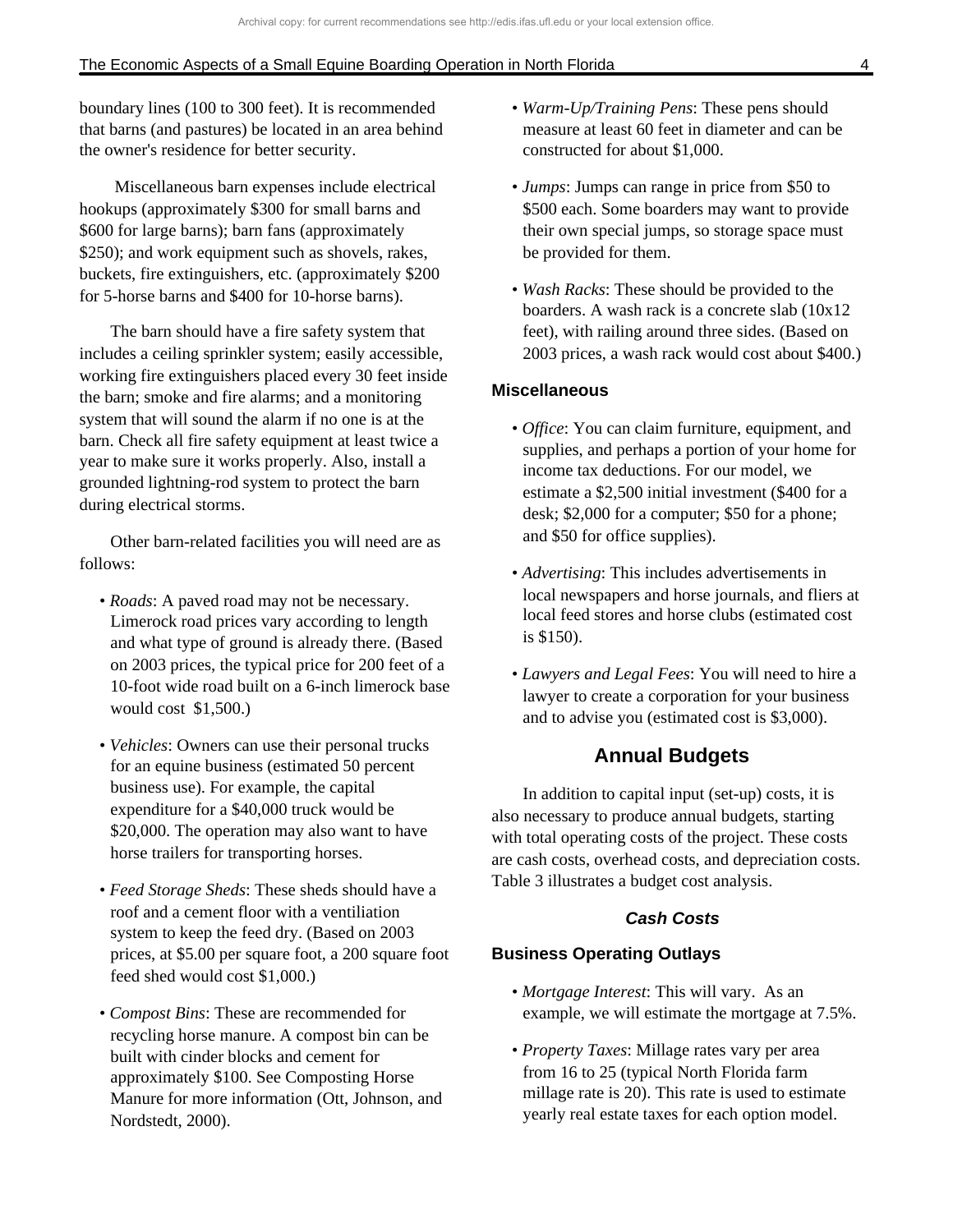- *Equine and Property Insurance*: Commercial equine establishments require specific coverage. A \$1 million general liability insurance policy for an equine operation typically costs \$600 per year. Property insurance for a barn typically costs \$1 for every \$100 of coverage (a \$63,000 barn would cost \$630 per year).
- *Farm Operating Utilities*: Electricity only.

### **Maintenance**

- *Barns*: Maintenance is estimated at \$400 per year for a 5-horse barn and \$900 per year for a 10-horse barn.
- *Fences*: Maintenance is estimated at \$300 per year.
- *Farm Supplies*: These are estimated at \$180 per year for a 5-horse barn and \$360 per year for a 10-horse barn.
- *Stall Bedding*: Each stall needs 50 pounds of straw for bedding. Cleaning stalls daily will use approximately 150 pounds of straw per week, per horse, or 7,800 pounds of straw per year (150 pounds x 52 weeks). If straw costs \$100 per ton, total straw cost would be \$390 per year, per horse (3.9 tons x \$100 per ton). Shavings is an alternative type of bedding. It is more expensive, but less labor intensive, and produces lower waste volume than straw.

#### **Forage Management Program**

*Fertilizer*: First, have the soil tested to determine if the correct nutrients and pH are present. Some fertilizer suppliers and feed stores do this for free. For Bahiagrass, apply fertilizer in late January, February, or early March. You can contract a fertilizer or feed company to do this for an average price of \$42.00 per acre (fertilizer and application), or do it yourself with a 15-5-10 or 20-5-10 complete fertilizer at 400 pounds per acre. In addition, Bahiagrass needs a soil pH of 5.5. If the pH is less than 5.5, apply lime in the fall (one ton per acre will raise soil one pH at \$25 per ton). It usually takes 6 to 12 months after liming to reach the target pH. Lime applications should be repeated every 3 to 5 years. Micronutrients also need to be applied every 3 to 5 years (25 pound per acre).

If Calcium equals less than 600 pounds per acre, apply limestone at 1 ton per acre, and if Magnesium equals less than 100 pounds per acre, apply dolomite at 1 ton per acre.

*Weed Control*: A product named *Ally* is recommended for weed control, applied at 0.3 ounces per acre in late May to August. Make sure your farm is free of plants that may harm horses. For detailed information about Bahiagrass pasture management, see UF/IFAS publications "Plants that poison farm animals" (West and Emmel, 1997), "Fertilization of established Bahiagrass pasture in Florida" (Sumner, 2000), "Bahiagrass" (Chambliss, 2002), and "Weeds in the sunshine: Weed management in pastures and rangeland" (Tredaway et al., 2003).

*Winter Ryegrass*: This grass will boost your pasture's protein level in the winter months. Plant the grass seeds in October, November, or December using 25 pounds per acre, along with a 10-5-10 fertilizer at 400 pounds per acre. (Based on 2003 prices, a 50-pound bag of seed costs about \$19). In addition, occasionally drag the pastures to spread manure, especially when it is hot and dry. This kills parasite eggs, spreads nutrients, and keeps grazing more uniform.

### **Overhead Costs**

- *Office Supplies*: Estimate \$60 per year.
- *Business Office Utilities*: Electricity only.
- *Accountant*: Estimate \$300 per year.
- *Lawyer*: Estimate \$1,000 per year.

### **Depreciation Costs**

- *Barn Depreciation*: Allow 15 years, using the straight-line method.
- *Fencing Depreciation*: Allow 7 years for fence depreciation.
- *Vehicle Depreciation*: Allow 7 years, based on the straight-line method—in this case, \$2,857 per year (\$20,000  $\div$  7 years).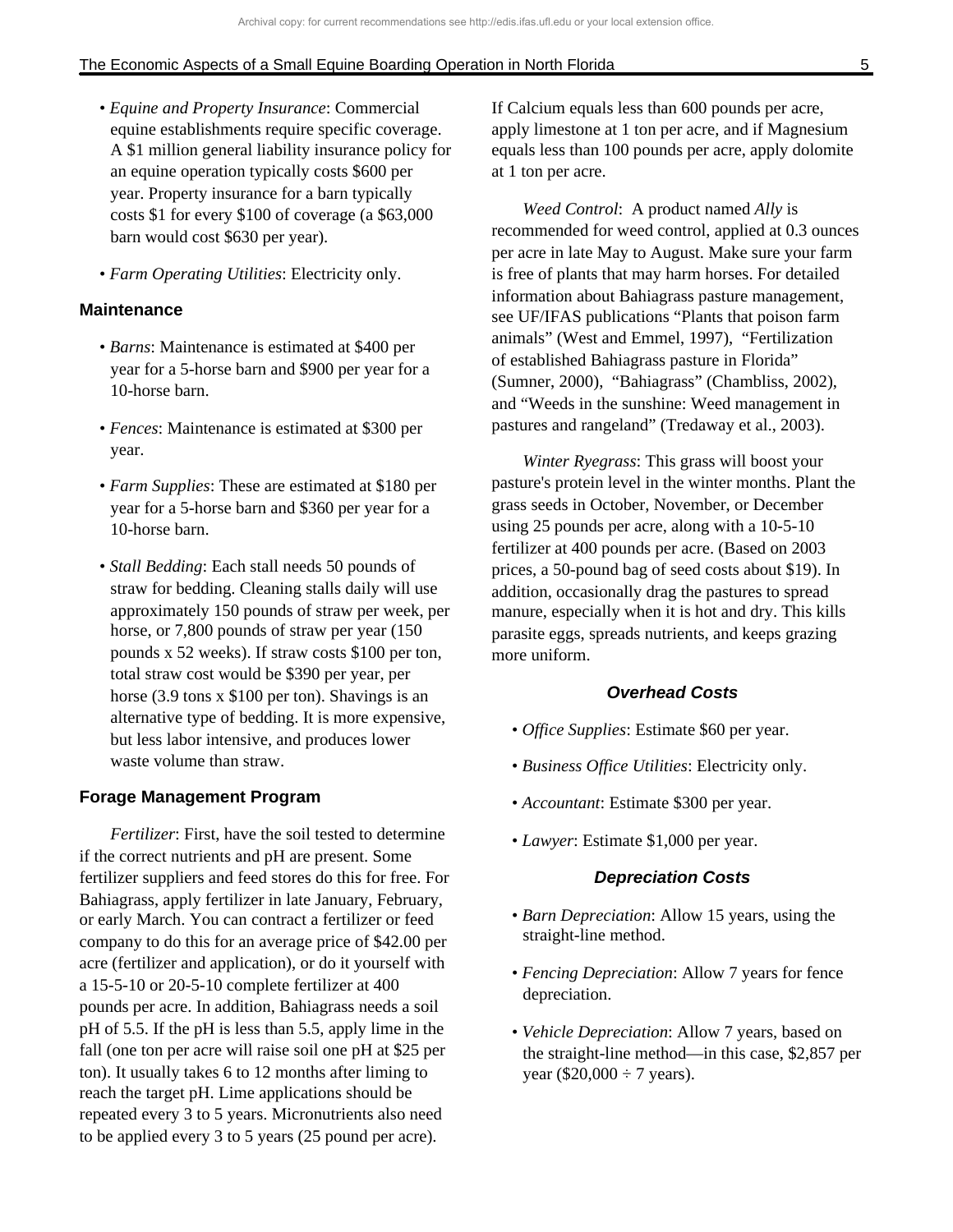#### **Annual Gross Income**

The estimated annual gross income for a 10-horse operation is \$39,000 (\$325 per month, per horse).

### **Net Farm Income and TIPS**

After the Operating Costs (cash costs, overhead costs, and depreciation costs) have been determined, they are subtracted from the Annual Gross Income, giving the Net Farm Income (NFI) for each model. This is the amount from which (T)axes, Re(I)nvestment, (P)rincipal payments, and the owner's (S)alary are paid (acronym: TIPS). This is where the business manager has to make decisions. How much NFI should be allocated to each category of TIPS? Good, average, and indifferent managers can be identified largely by how they allocate TIPS.

Taxes are pretty fixed for a known taxable income. However, if NFI shows that there is a sizable tax bill due AND the project needs expansion, the manager should look for opportunities in depreciable assets to reduce the tax bill. After this decision is made, subtract taxes from the NFI to give Net Income (NI), which is identical to earnings or profit. There are, of course, only 3 items left to allocate—Salary, Reinvestment, and Principal (acronym: SIP). The order here is crucial. Pay yourself first (the family will thank you for this). Then decide how much you need to re-invest. Realize that depositing cash in the bank from the NI or NFI is considered a reinvestment under GAAP (generally accepted accounting principles). The remainder goes to pay the principal.

These numbers must all be included in the budget (the budget shows what you think you will pay and what you think you will bring into the business). The difference is NFI, and after taxes, NI. Consequently the real decision-making starts with NFI and NI allocations. These numbers must then be sold to the equity suppliers (family) and debt suppliers (lenders) of the project. Only when all are as satisfied as possible, can the budget be started. The above numbers show that NFI is around \$12,840. Having committed to borrow over \$140,000 at 7.5 percent for 15 years, there is no money available for salary (Table 4). Make sure that you know this before you invest in this lifestyle. Reducing debt by providing more up-front equity obviously will change things, but it is unlikely that any salary from an operation of this size will be significant.

### **References**

Chambliss, C.G. 2002. Bahiagrass. Electronic Data Information Source (EDIS) AA184. Department of Agronomy, University of Florida, Gainesville, FL. http://edis.ifas.ufl.edu/AA184.

Farm Credit of North Florida. 2002. Personal communication.

Gatlin, Julie, P.J. van Blokland, Johann Krebs, and J.J. Haydu. 2003. A comparison of economic feasibility of three small equine boarding operations in North Florida. Teaching and Learning Paper TLP-03-06, Department of Food and Resource Economics, University of Florida, Gainesville, FL.

Horse Industry Handbook. 1993. *The business of horsemen: Keys to success*. Lexington, KY: American Youth Horse Council.

Ott, E.A., E.L. Johnson, and R.A. Nordstedt. 2000. Composting horse manure. Electronic Data Information Source (EDIS) AN040. Department of Animal Science, University of Florida, Gainesville, FL. http://eids.ifas.ufl.edu/AN040.

Sumner, Sid. 2000. Fertilization of established bahiagrass pasture in Florida. UF/IFAS Circular 916. University of Florida, Gainesville, FL. http://rcrec-ona.ifas.ufl.edu/cir916.html

Tredaway Ducar, J.A., G.E. MacDonald, B.J. Brecke, and J.J. Mullahey. 2003. Weeds in the sunshine: Weed management in pastures and rangeland. Electronic Data Information Source (EDIS) WG006, Department of Agronomy, University of Florida, Gainesville, FL. http://edis.ifas.ufl.edu/WG006.

van Blokland, P.J. 2002. Personal communication (August).

West, Erdman, M.W. Emmel, and K.D. Perkins. 1997 Plants that poison farm animals. UF/IFAS Bulletin 510A, University of Florida, Gainesville, FL.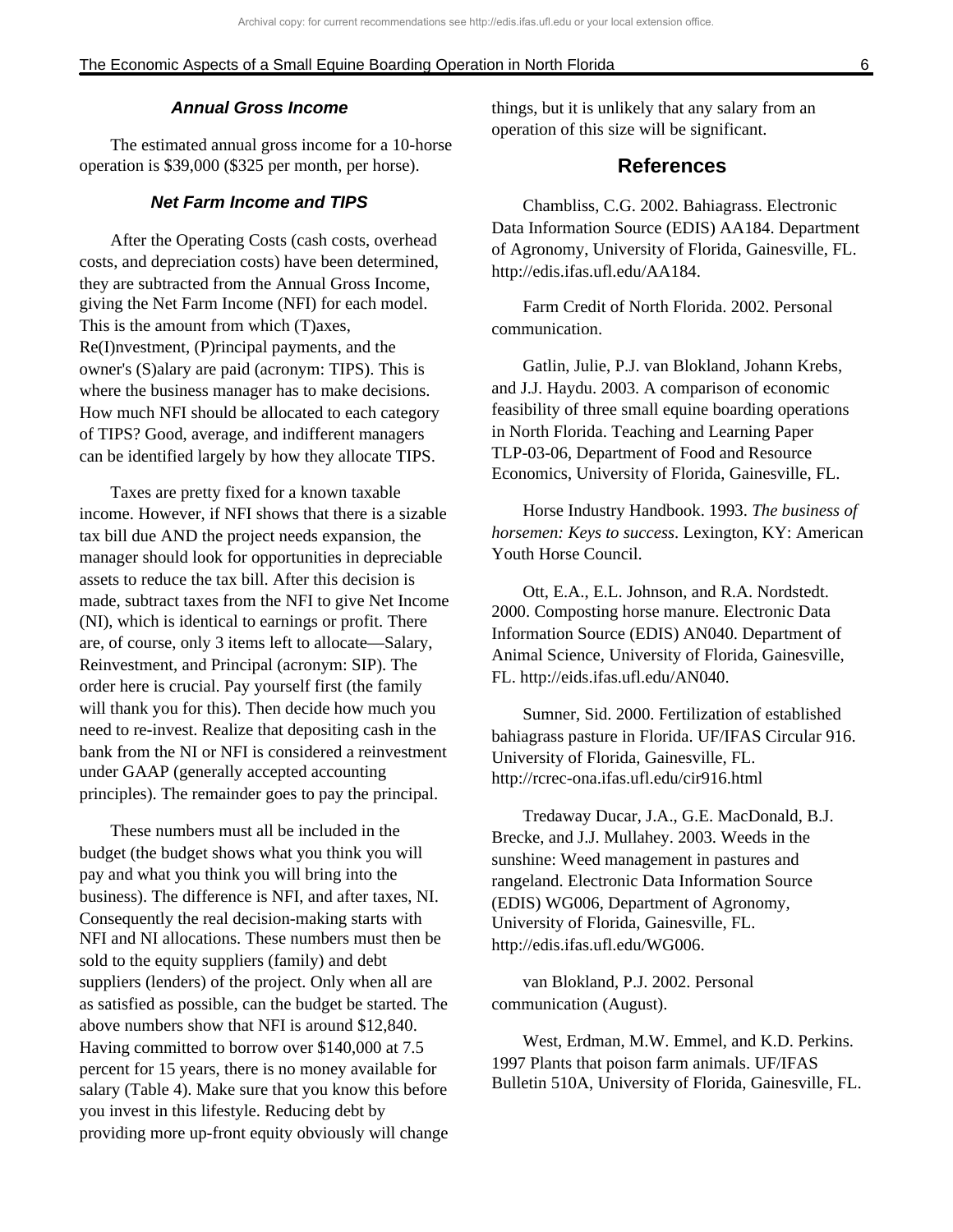# The Economic Aspects of a Small Equine Boarding Operation in North Florida 7 1999 1999 1999 1999 1999 1999 199

|  |  |  | <b>Table 1.</b> Recommended Horse Health Plan Requirements. |
|--|--|--|-------------------------------------------------------------|
|--|--|--|-------------------------------------------------------------|

| <b>Items</b>              | <b>Recommended Requirements</b>                                                                                                                                                                                       |  |
|---------------------------|-----------------------------------------------------------------------------------------------------------------------------------------------------------------------------------------------------------------------|--|
| Feed                      |                                                                                                                                                                                                                       |  |
| Concentrates              | Feed should be limited to 0.05 to 0.10 percent body weight, depending on the<br>activity of the horse. Feed at regular times twice daily.                                                                             |  |
| Roughage                  | Roughage should be limited to 1 to 2 percent body weight, depending on the<br>availability of pasture and the activity of the horse. Horses also need hay if they are<br>stalled for periods of over 3 hours per day. |  |
| <b>Energy Supplements</b> | Provide protein, minerals, and vitamin supplements equal to 1 percent body weight<br>daily in concentrated form or feed. Note: a mineral block should be provided in all<br>pastures.                                 |  |
| <b>Immunizations</b>      |                                                                                                                                                                                                                       |  |
| Once a Year               | • Combination Encephalitis and Tetanus<br>• Rabies                                                                                                                                                                    |  |
| Twice a Year              | • Encephalitis<br>• West Nile Virus                                                                                                                                                                                   |  |
| Outbreaks                 | $\cdot$ Flu<br>• Strangles<br>$\cdot$ PHF                                                                                                                                                                             |  |
| <b>Tests</b>              | A Coggins Test should be performed at least once yearly.                                                                                                                                                              |  |
| <b>Wormings</b>           | • Horses must be wormed every 3 months, preferably with Ivermectin                                                                                                                                                    |  |
|                           | • Strongid should be used for at least 1 of the wormings                                                                                                                                                              |  |
| <b>Farrier Expenses</b>   | • A horse's hooves should be trimmed every 8 weeks if not shod                                                                                                                                                        |  |
|                           | • A horse's hooves should be trimmed every 6 weeks if shod                                                                                                                                                            |  |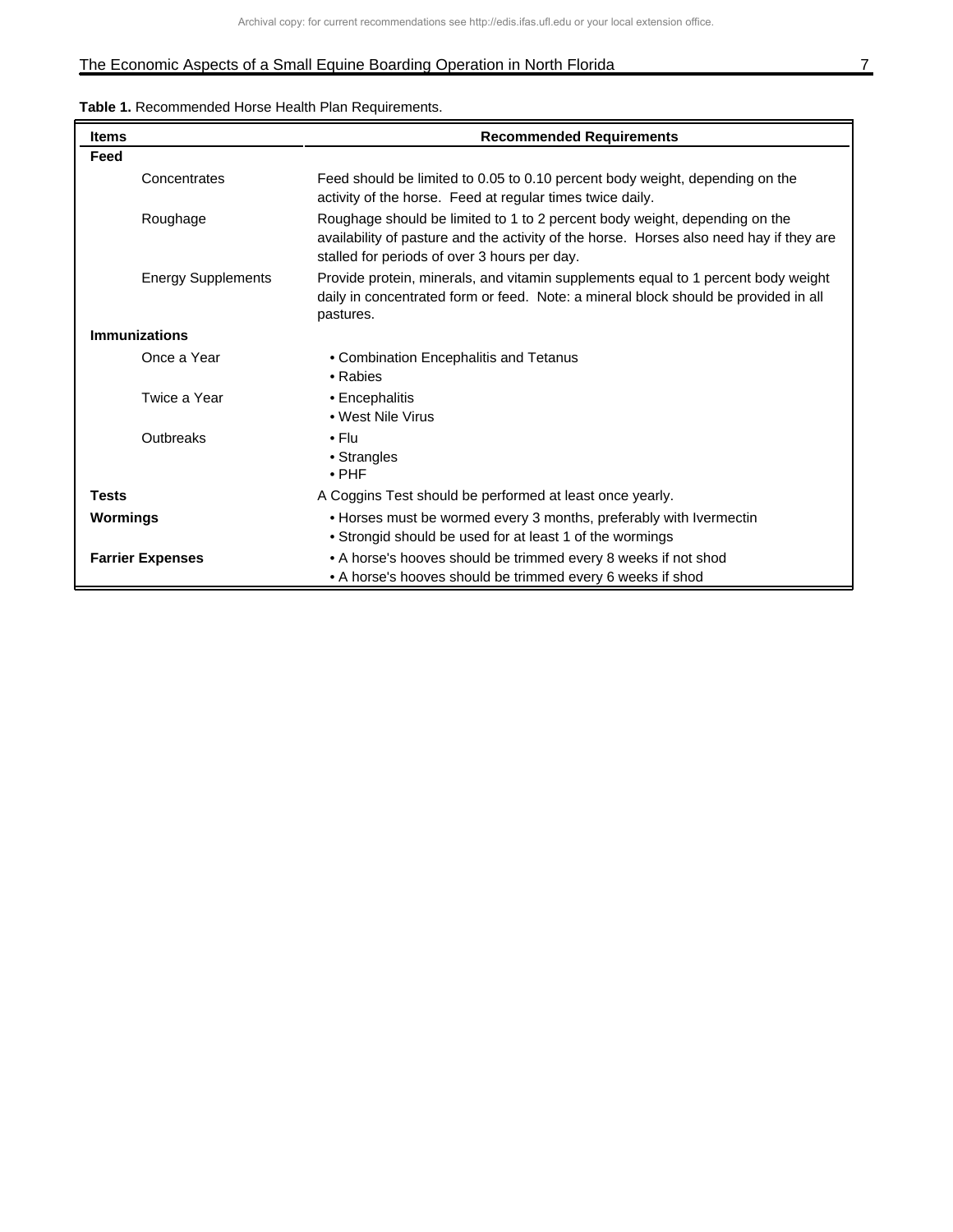**Table 2.** Capital Investment Cost Analysis.

| <b>Capital Investment</b>                              |                        | 10 Acres / 10 Horses |
|--------------------------------------------------------|------------------------|----------------------|
| Land/acre with pasture (\$5,000 per acre)              |                        | \$50,000             |
| Fencing (4-board at \$4.50 per square foot, installed) |                        | \$18,000             |
| Tubular Steel Gates (12-feet at \$55 each x 4)         |                        | \$220                |
| Water                                                  |                        |                      |
| Pond (digging cost per 1/4 acre)                       |                        | \$4,000              |
| Well & Pump                                            |                        | \$2,500              |
| Automatic Waterer (\$75 each x 2)                      |                        | \$150                |
| Septic System                                          |                        | \$5,000              |
| Shedrow Barn (\$13 per square foot)                    |                        | \$63,000             |
| Electric Hookup                                        |                        | \$600                |
| Feed Room (200 square feet at \$5 per square foot)     |                        | \$600                |
| Truck (half the cost of \$40,000)                      |                        | \$20,000             |
| Limerock Road (200 feet x 10 feet x 6 inches)          |                        | \$1,500              |
| 60-foot Round Pen                                      |                        | \$1,000              |
| 120-foot Riding Arena                                  |                        | \$2,000              |
| Jumps                                                  |                        | \$300                |
| Wash Racks (\$400 each x 2)                            |                        | \$800                |
| <b>Compost Bin</b>                                     |                        | \$100                |
| Farm Supplies                                          |                        |                      |
| Barn Fan                                               |                        | \$250                |
| Shovels, Rakes, Buckets, etc.                          |                        | \$400                |
| Office Supplies (computer, phone, furniture, etc.)     |                        | \$2,500              |
| Lawyer                                                 |                        | \$1,000              |
| Legal Fees (Creating a corporation)                    |                        | \$2,000              |
| <b>TOTALS</b>                                          |                        | \$175,920            |
|                                                        | <b>20 Percent Down</b> | \$35,064             |
|                                                        | <b>Loan Amount</b>     | \$140,256            |
| Monthly Principal and Interest (15-Year Term)          |                        | \$1,300.19           |

### **Table 3.** Annual Budget Cost Analysis.

| <b>Annual Equine Boarding Budget</b> | 10 Acres / 10 Horses   |  |
|--------------------------------------|------------------------|--|
| (based on 15-year term mortgage)     |                        |  |
|                                      | 15 Years (Land & Barn) |  |
| <b>Annual Gross Income</b>           | \$39,000               |  |
| <b>Annual Costs</b>                  |                        |  |
| Cash Costs                           |                        |  |
| Interest on Loan (Yearly Average)    | \$6,252                |  |
| Land Taxes (Average Millage: 20)     | \$1,000                |  |
| Utilities (Farm Only)                | \$360                  |  |
| Fertilizer                           | \$420                  |  |
| Winter Rye (Seeds & Plants)          | \$100                  |  |
| Stall Bedding                        | \$3,900                |  |
| Barn & Fence Maintenance             | \$1,200                |  |
| <b>Farm Supplies</b>                 | \$360                  |  |